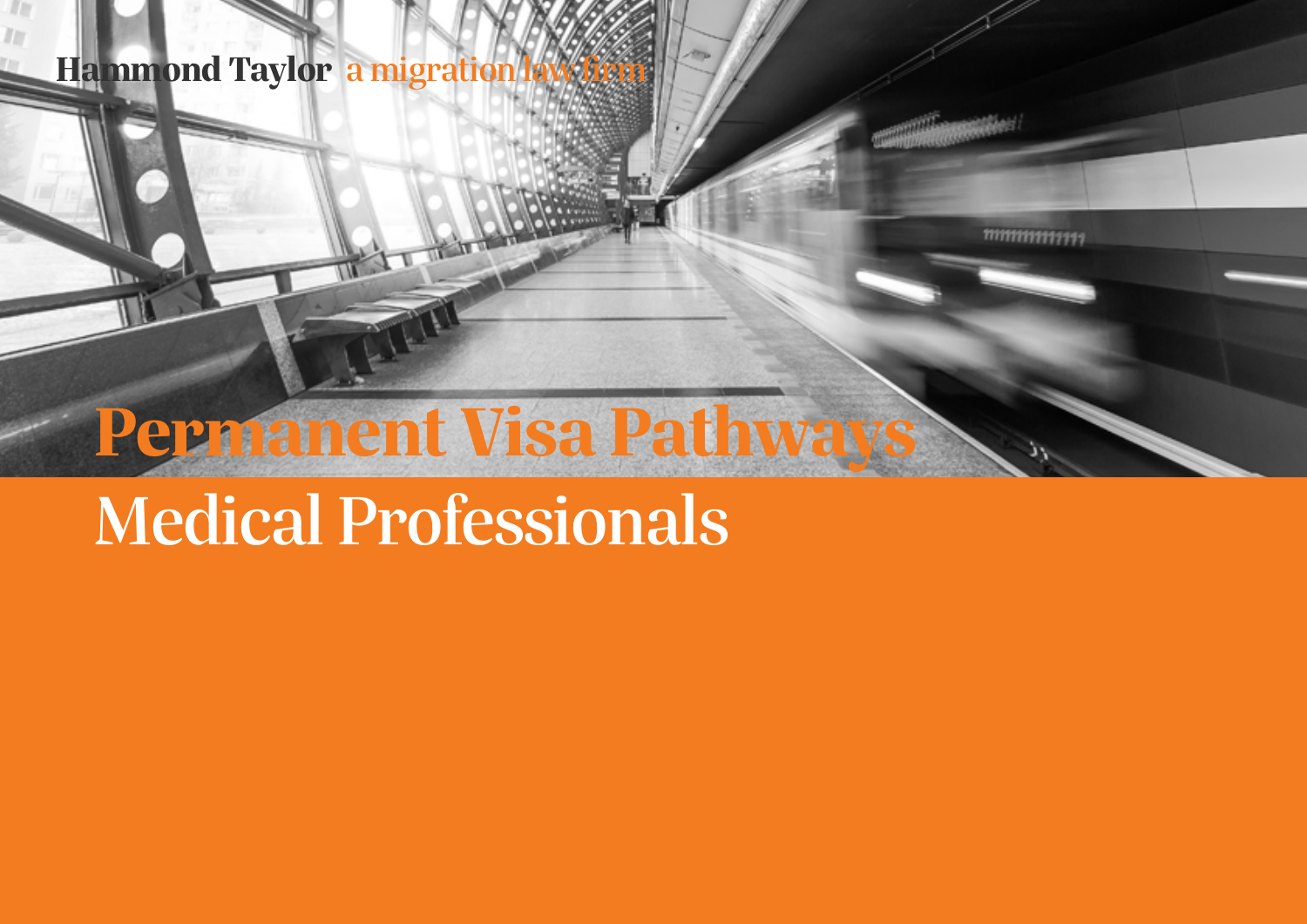## **Visa Update**

There have been significant changes in the Australian immigration system affecting overseas doctors, and the hospitals and clinics employing them, over the last 2 ½ years. The key changes include:

- 1. Imposition of the [Skilling Australians Fund \(SAF\)](https://hammondtaylor.com.au/saf-levy-implementation/) levy on employers for both Subclass 482 – Temporary Skill Shortage (TSS) visas and the Subclass 186 & 187 – Employer Nominated permanent visas
- 2. Reduction of the age limit for the 186 & 187 visas to 45 unless exemptions apply
- 3. Requirement to advertise or Labour Market Test for General Medical Practitioner and Medical Professionals nec ANZSCO classifications
- 4. Substantial reduction in places available under the Skilled Migration visa program pushing up the points score required to 80 or 85, making it difficult for doctors to apply independently
- 5. Introduction of the Health Workforce Certificate
- 6. Removal of the Subclass 187 Regional Sponsored Migration Scheme permanent visa and introduction of the Subclass 494 – Skilled Employer Sponsored provisional to permanent pathway visa from November 2019

## **Permanent/Provisional Visa Options**

As of November 2019, the following permanent or provisional (leading to permanent) visas will be available to doctors:

- Subclass 189 & 190 Skilled Independent & State Nominated Skilled permanent visas
- Subclass 491 Skilled Work Regional provisional visa (replacing the Subclass 489 visa)
- Subclass 186 Employer Nomination Scheme permanent visa
- Subclass 494 Skilled Employer Sponsored provisional visa
- Subclass 187 Regional Sponsored Migration Scheme visa (transitional only)

The definition of regional area for the purpose of the 491 and 494 visas will be anywhere outside of the Sydney, Melbourne, Brisbane, Gold Coast and Perth metropolitan areas.

#### The Points Test

The points test applies to the Subclass 491, 189 and 190 visas. Historically, many doctors applied for the 189 visa, however, presently only applicants with 85 points or more are being invited. As an example, to achieve 85 points, an overseas doctor would need to:

- Be between the age of  $33 39$ ;
- Have near native English language skills (ie. 8 each on an IELTS English test);
- Have  $\frac{1}{2}$  years' experience in Australia and  $\frac{1}{2}$  years' experience overseas;
- Have passed a translator's test or have a spouse with qualifications and good English.

While theoretically possible, practically it is very difficult to achieve this target.

Where States/Territories support the nomination of medical professionals for the 491 and 190 visas, the points score required drops to 65. This threshold should be relatively easy to obtain for doctors under the age of 39. The options for nomination vary significantly between states. General or specialist registration is required for these visas.

The key features of those visas as they relate to doctors are as follows: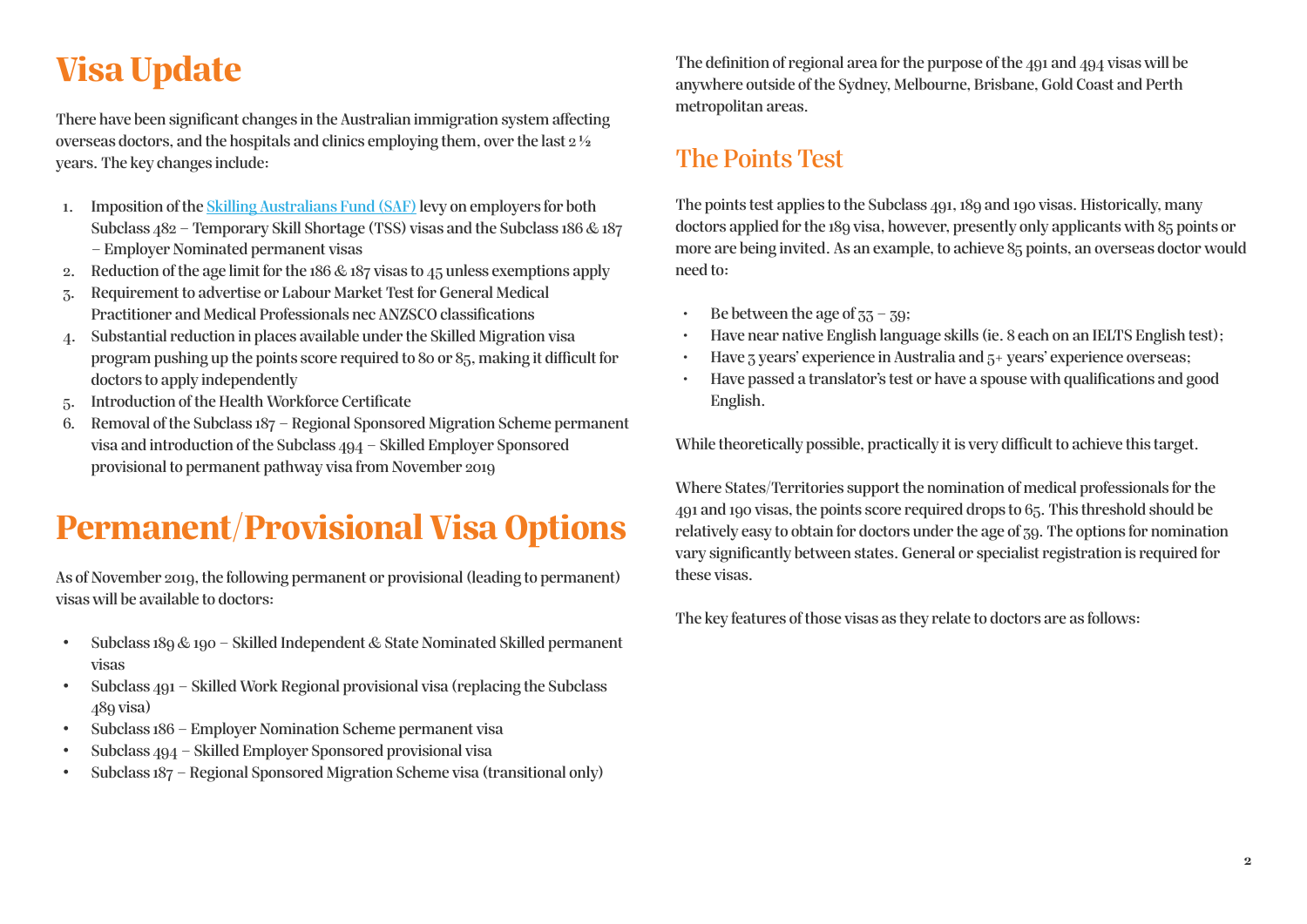| 189 & 190 Visa                                                                                                                                                                                                                                                                                                                                                       | <b>491 Visa</b>                                                                                                                                                                                                                                                                                                                                                                                                                                                                                                                                                                                        |                                                                                                                                                                                                                                                                                                                                                                                                                                                                                                                         |
|----------------------------------------------------------------------------------------------------------------------------------------------------------------------------------------------------------------------------------------------------------------------------------------------------------------------------------------------------------------------|--------------------------------------------------------------------------------------------------------------------------------------------------------------------------------------------------------------------------------------------------------------------------------------------------------------------------------------------------------------------------------------------------------------------------------------------------------------------------------------------------------------------------------------------------------------------------------------------------------|-------------------------------------------------------------------------------------------------------------------------------------------------------------------------------------------------------------------------------------------------------------------------------------------------------------------------------------------------------------------------------------------------------------------------------------------------------------------------------------------------------------------------|
| Must have general (not provisional, limited, or<br>supervised) or specialist AHPRA registration<br>For 190 visa, must be nominated by a State/Territory<br>$\bullet$<br>government to live anywhere in Australia<br>Points test<br>$\bullet$<br>Age limit of 45<br>$\bullet$<br>No employer sponsorship or SAF levy<br>Receive unrestricted permanent residence visa | Must have general (not provisional, limited, or<br>$\bullet$<br>supervised) or specialist AHPRA registration<br>Must be nominated by a State/Territory government<br>$\bullet$<br>to live and work in a regional area<br>Points test<br>$\bullet$<br>Age limit of $45$<br>$\bullet$<br>No employer sponsorship or SAF levy<br>Receive 5-year provisional visa with a condition<br>$\bullet$<br>to only live, work and study in a regional area and<br>option to apply for permanent residence after 3<br>years                                                                                         |                                                                                                                                                                                                                                                                                                                                                                                                                                                                                                                         |
| <b>186 Visa</b>                                                                                                                                                                                                                                                                                                                                                      | <b>187 Visa</b>                                                                                                                                                                                                                                                                                                                                                                                                                                                                                                                                                                                        | 494 Visa                                                                                                                                                                                                                                                                                                                                                                                                                                                                                                                |
| Must have limited, general or specialist AHPRA<br>registration<br>Must be nominated by employer<br><b>SAF</b> levy<br>$\bullet$<br><b>No Labour Market Testing</b><br>$\bullet$<br>Age limit of 45, exemptions apply (see below)<br>Receive unrestricted permanent residence visa                                                                                    | Only available to those who applied or held 457 visa<br>$\bullet$<br>as at 18 April 2017 or persons who held or applied for<br>482 visa in the MLTSSL stream as at 20 March 2019)<br>Must have limited, general or specialist AHPRA<br>registration<br>Must be nominated by employer<br>$\bullet$<br><b>SAF</b> levy<br>$\bullet$<br>Labour Market Testing may be required<br>$\bullet$<br>Age limit of $45$ , exemptions apply (see below)<br>$\bullet$<br>Receive permanent residence visa, which may be<br>cancelled if the employee ceases employment within<br>the first 2 years after visa grant | Must have general or specialist registration. Not<br>clear whether limited registration will be acceptable<br>Must be sponsored by employer<br>Labour Market Testing for all occupations<br>Age limit of 45 (no exemptions announced at<br>$\bullet$<br>present)<br><b>SAF</b> levy<br>$\bullet$<br>Receive 5-year provisional visa with a condition to<br>only live, work for the sponsor and in the nominated<br>occupation and study in a regional area and option<br>to apply for permanent residence after 3 years |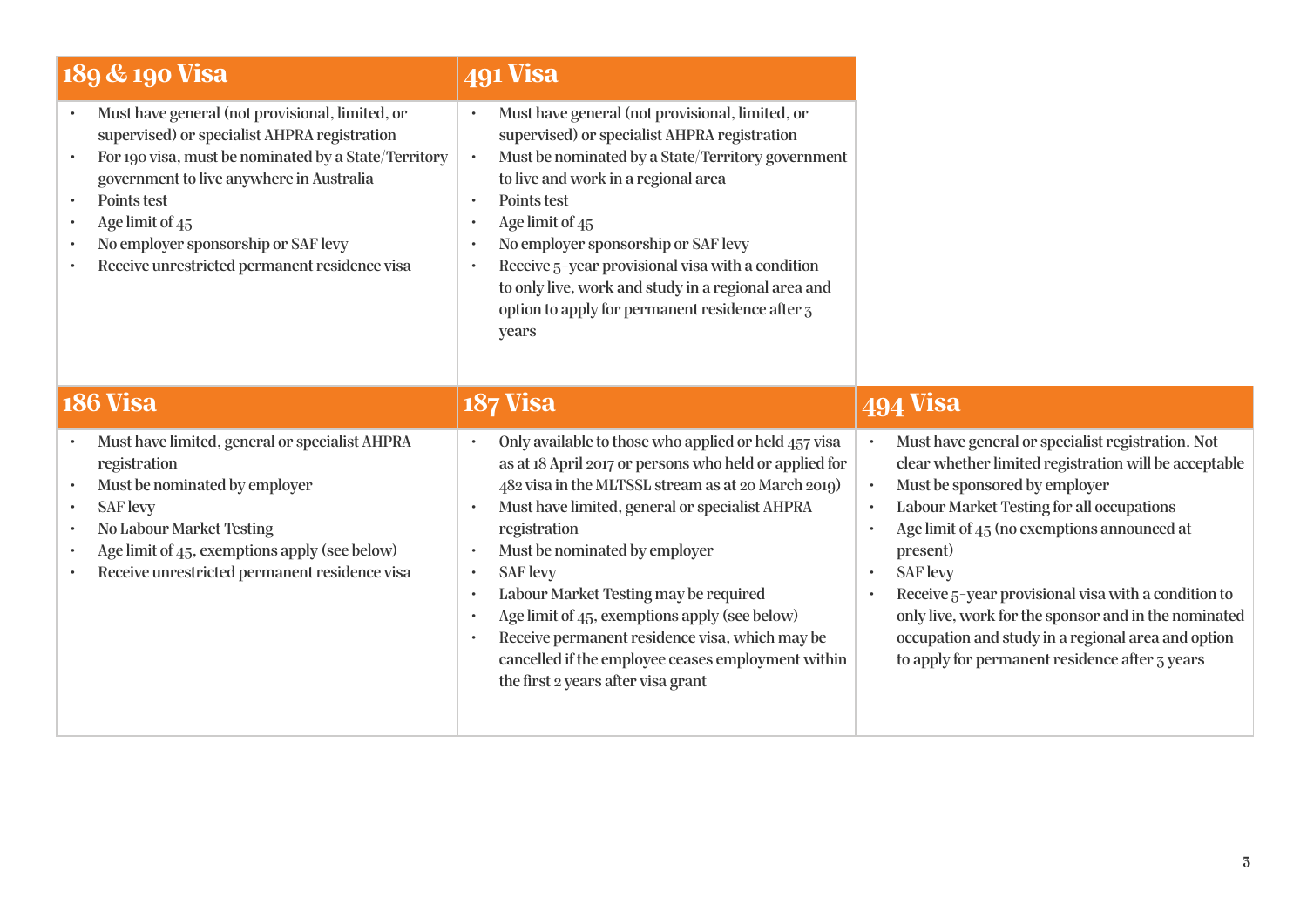## **Exemptions to the Age Limit**

The maximum age for the above visas is currently 45. An applicant would cease to be eligible for these visas on their 45th birthday. Age exemptions apply in the following scenarios relevant to doctors:

- For doctors who held a 457 visa as at 18 April 2017 and applying for the 186/187 visa under the Temporary Residence Transition stream before March 2022, the age cut off is 50;
- For doctors who are transitioning from a 457/482 visa and applying for the 186/187 visa under the Temporary Residence Transition stream and have received a salary above the Fair Work High Income Threshold (currently \$158,500) for a period of 3 years, there is no age limit;
- For doctors who are transitioning from a 457/482 visa and applying for the 186/187 visa under the Temporary Residence Transition stream and have worked in a regional area for at least  $2$  of the last  $7$  years, there is no age limit.

## **Health Workforce Certificate**

Health Workforce Certificates (HWC) or an exemption, is required for the 482, 494, 186, and 187 visas for the following occupations:

- General Practitioner (ANZSCO 253111)
- Resident Medical Officer (ANZSCO 253112)
- Medical Practitioners not elsewhere classified (ANZSCO 253999).

It is a requirement for the application that a positive HWC be available at time of application.

Positions based in clinics in Modified Monash Model Zone 1-2 are subject to assessment based on new Department of Health planning tool, 'Health Demand and Supply Utilisation Patterns Planning (HeaDSUPP)'. The data supporting this tool is not currently available publicly. Outcomes will depend on assessment.

## **About Hammond Taylor**

Hammond Taylor is a law firm specialising in immigration law and employer sponsored visa applications. We assist private and public health services providers throughout regional Australia. Please contact us for a discussion about visa applications, immigration strategy and compliance.

*The above is a summary only and should not be treated as legal advice. You should seek personalised advice before acting on the above information.*